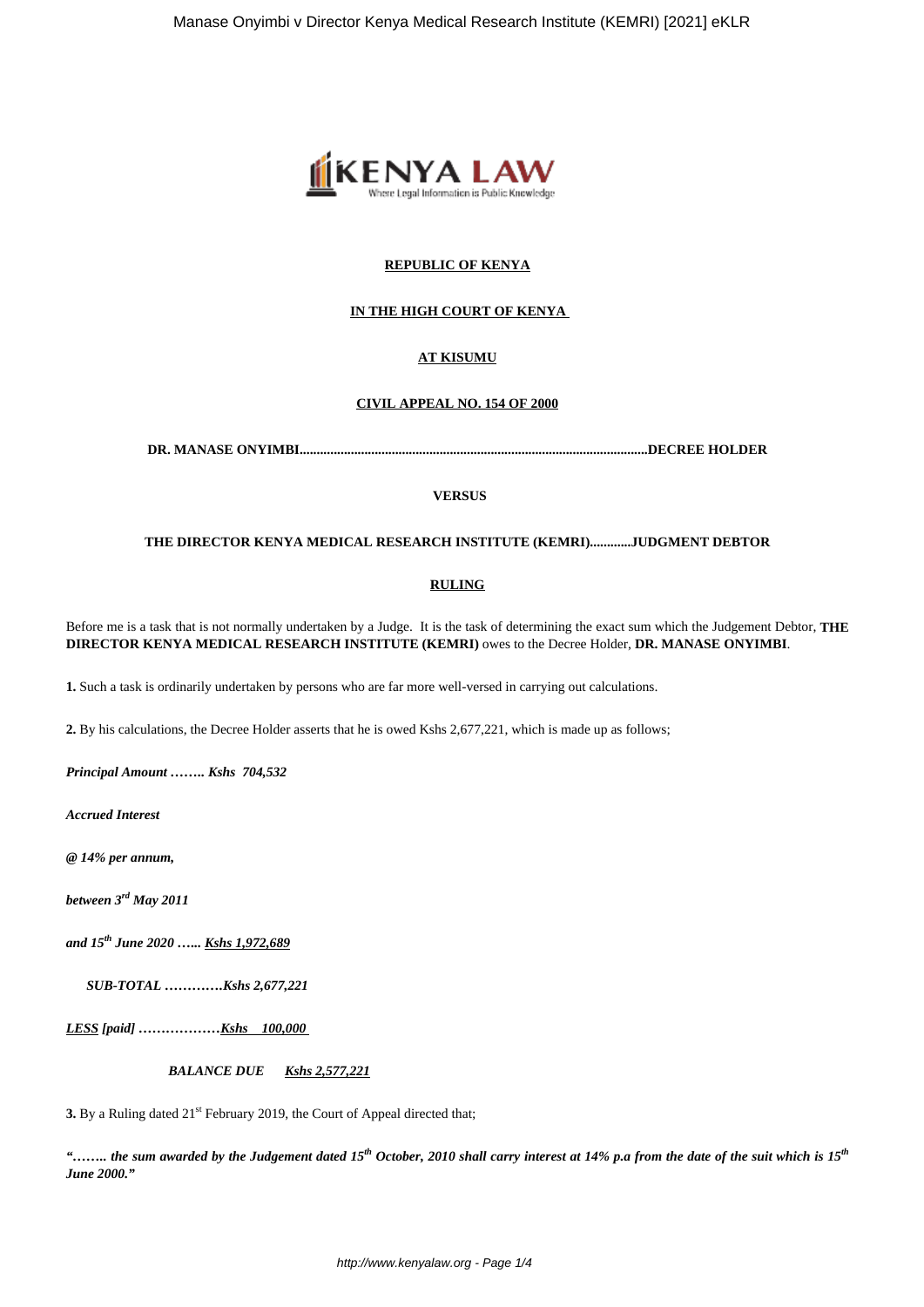**4.** The Court of Appeal further directed that the Deputy Registrar of the High Court should determine the payments already made to the Applicant, and make appropriate adjustments for accrued interest.

**5.** According to the Judgment Debtor, the figures computed by the Decree Holder were grossly exaggerated. As far as the Judgment Debtor was concerned, the outstanding balance was Kshs 147,357.20, which was made up as follows;

*1. Principal Amount …… Kshs 92,752.60*

*2. Interest @ 14% w.e.f*

*15/06/2000 to*

*18/10/2011 …………. Kshs 147,357.20*

*3. Costs at Court of*

*Appeal ………………. Kshs 3,710.05*

 *SUB-TOTAL …. Kshs 264,819.80*

*LESS Paid ………… Kshs 117,462.65*

*BALANCE*

*Outstanding …….. Kshs 147,357.20*

**6.** In the court file there is a Decree duly signed by the learned Deputy Registrar of the High Court; it is dated 4<sup>th</sup> May 2011.

**7.** The Decree sets out the sums payable to the Plaintiff as follows;

*"Principal Amount …….. Kshs 141,152.00*

 *Interest …………………… Kshs 497,144.00*

 *Decretal Amount ……… Kshs 638,296.00*

 *Decree …………………….Kshs 150.00*

 *Certificate of costs …..Kshs 100.00*

 *TOTAL Kshs 704,532.00"*

**8.** It is evident from the Decree that the single largest component of the decretal amount is on account of Interest.

**9.** The Decree specified that the principal amount was Kshs 141,152/=. Therefore, when the Decree Holder commences his computation on the basis of the sum of Kshs 704,532/= being the principal amount, he acted in error. I so hold because out of that sum of Kshs 704,532/=, there was a sum of Kshs 497,144/=which was on account of Interest.

10. On 7<sup>th</sup> November 2011 the Decree Holder was paid Kshs 117,462.65. The said payment was made up as follows;

*(a) Net Salary ……………. Kshs 92,752.60*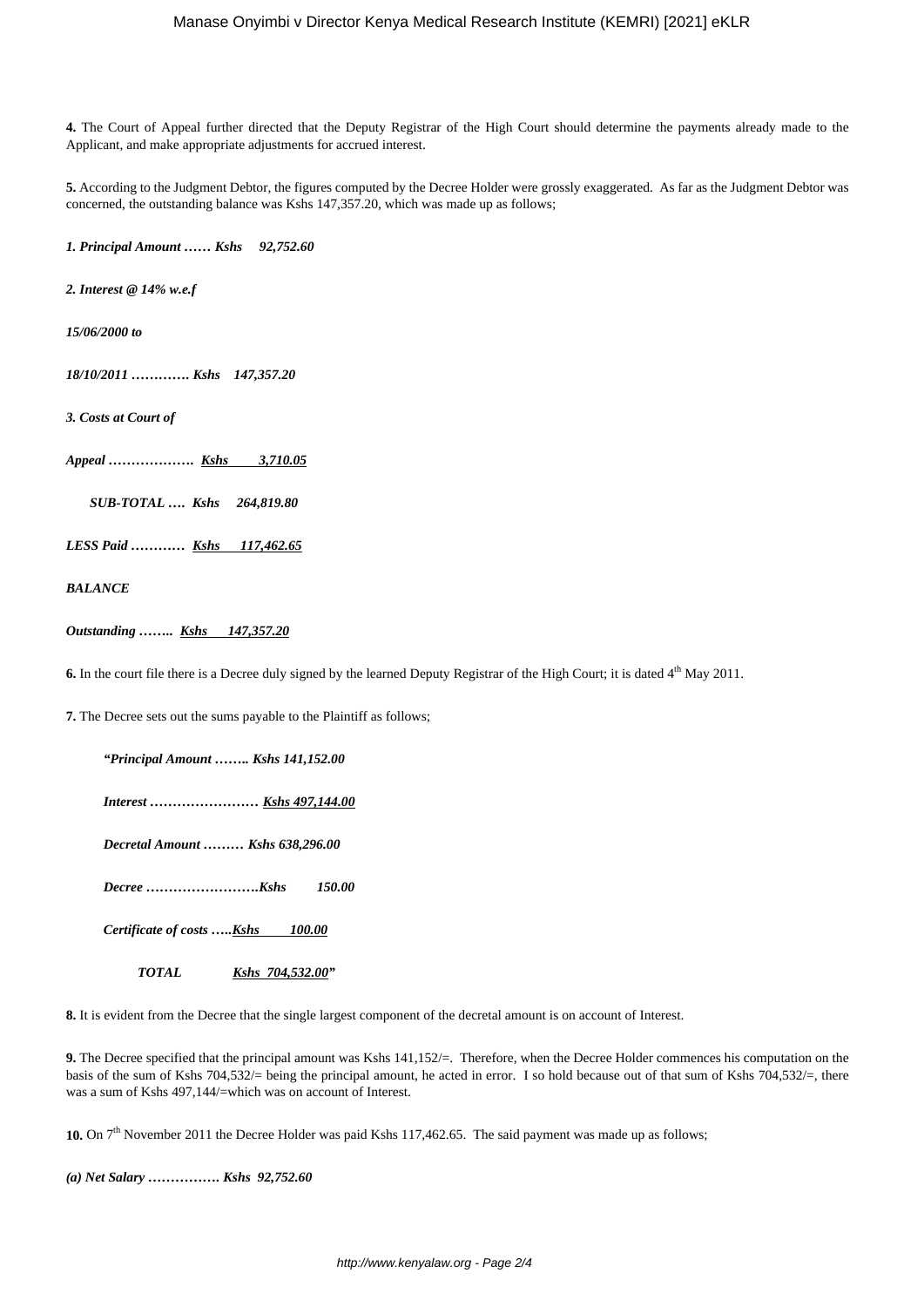*(b) Costs in the Court*

*of Appeal ……………. Kshs 3,710.05*

*(c) Costs in the High*

*Court ………………… Kshs 21,000.00*

 *TOTAL 117,462.65*

**11.** As the costs, both in the Court of Appeal and in the High Court, were not reflecting the balance of Kshs 704,532/=, the sums attributable thereto shall be deducted from the payment towards the decretal amount.

**12.** In effect, the Decree Holder paid Kshs 92,752.60, leaving a balance of Kshs 611,779.40.

**13.** As the Court of Appeal had awarded Simple Interest at 14% per annum, it implies that it was only the principal amount that would attract interest.

**14.** If interest was computed on the whole amount of Kshs 704,532/= that would imply that the said Interest was not only compounded, but also that the costs were also attracting Interest.

**15.** As the Court of Appeal had awarded Interest on the principal sum, it would be an error to compute interest in respect of costs.

**16.** By my calculations, the balance of the principal amount which was outstanding after the Judgement Debtor paid Kshs 92,752.60, is Kshs 48,399.40.

**17.** It is that sum of Kshs 48,399.40 that would continue to attract interest at 14% per annum, from November 2011, until the Judgment Debtor paid off the balance. By my calculations, the Interest earned until now is Kshs 67,759.16, which is made up as follows;

#### *48,399.40 x 14 : 100 x 10 = 67,759.16*.

**18.** In order to get the final outstanding amount, the Interest earned would be added to the sum of Kshs 611,779.40, which was left after the Decree Holder remitted Kshs 117,462.65 in November 2011.

**19.** Accordingly, the balance outstanding is now Kshs 679,544.56, which is made up as follows;

*1. Sums payable as per the*

*Decree dated 4th May 2011 … Kshs 704,532.00*

*2. Interest @ 14% on* 

*Kshs 48,399.40 from*

*November 2011 until* 

*2021 ……………………………. Kshs 67,759.16*

 *SUB-TOTAL 772,297.16*

*LESS Paid Kshs 92,752.60*